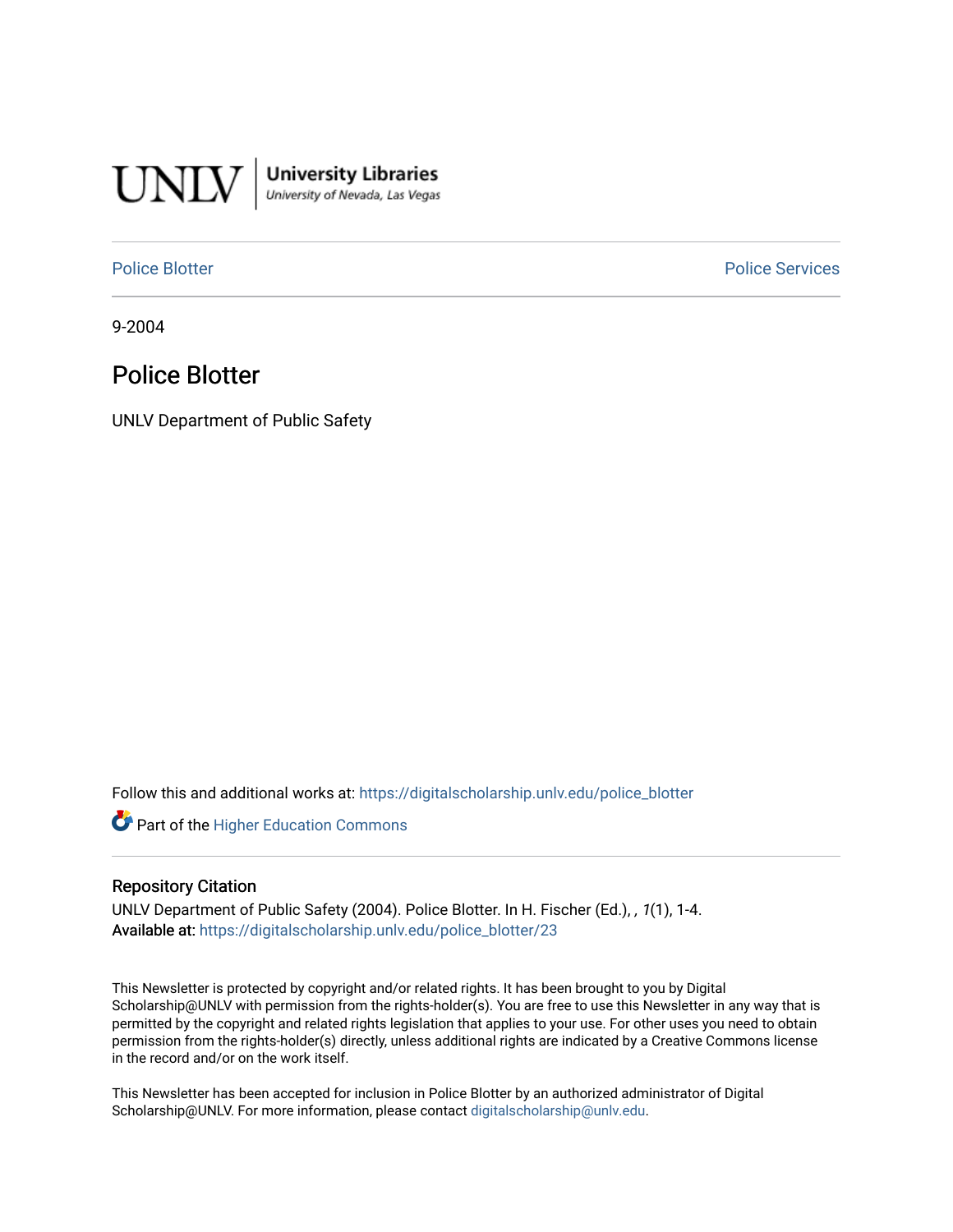The Newsletter of "YOUR" UNLV Department of Public Safety

The Police Blotter

### Volume 1, Issue 1

# **UNLV's Public Safety Department sponsors "First Responder Training" with the U.S. Department of Homeland Security**

On February  $24<sup>th</sup>$ , 2004, UNLV's Department of Public Safety took a major step towards both improving the department's understanding of emergency preparedness and enhancing the university's reputation as a center for learning in the field of Homeland Security. Specifically, February  $24<sup>th</sup>$  was the kick-off of the Department of Homeland Security's "First Responder Training Program" at UNLV. The three-day seminar was co-sponsored by the Department of Public Safety at the



September 2004

University's Paradise Campus and drew police and security officials from all across the country. Chief José Elique has said that he intends this professional training to be the first of many held at the University. According to Elique, "This truly is a great opportunity for us to learn about the latest advances in Homeland Security, and the sponsorship of events like this can only enhance the University's reputation as a center for learning in the security field."

The "First Responder Training Program" was conducted in cooperation with the Executive Director of UNLV's Institute for Security Studies, Lee Van Arsdale. The program was designed to address the first response of law enforcement and emergency personnel to major incidents. The incident responses covered by the program ranged from criminal acts to natural disasters, and the seminar utilized lessons learned from previous major incidents that occurred nationally. It is the goal of the program to provide guidelines and identify resources that can be considered in the future for responses to major incidents. *("First Responder Training" Continued on page 2….)*

# **Police Officer Richard Dohme receives top award from one of the largest police associations in North America**

Congratulations to Police Officer **Richard Dohme** who was recently selected by I.A.C.L.E.A.'s Awards and Recognition Committee to receive the 2004 I.A.C.L.E.A. Award for Merit at this year's Annual Conference in Ottawa, Canada. The International Association of Campus Law Enforcement Administrators (I.A.C.L.E.A.) is an international organization representing campus law enforcement agencies from all across North America and the world.



Sergeant Richard Dohme with his award from I.A.C.L.E.A.

*("Richard Dohme receives top award" Continued on page 2….)* 

### *Three Reasons Why You'll Want to Read this Newsletter!!!*

- You'll learn about what the Public Safety Department is doing to improve emergency preparedness at UNLV.
- You'll find out how "YOUR" Department of Public Safety recently garnered international recognition.
- You'll learn about the best ways to keep yourself safe at night while on the UNLV Campus.

# *"The Parking Spot" - A column devoted to parking issues at UNLV 2 "Employee Spotlight" - Sergeant Rick Helm 3 "Protecting Yourself - How to Stay Safe When You're on Campus Late at Night" 3 "Public Notice" - You have a right to know about UNLV's crime statistics 4* **Inside this issue:**

*"protecting and serving the university community"*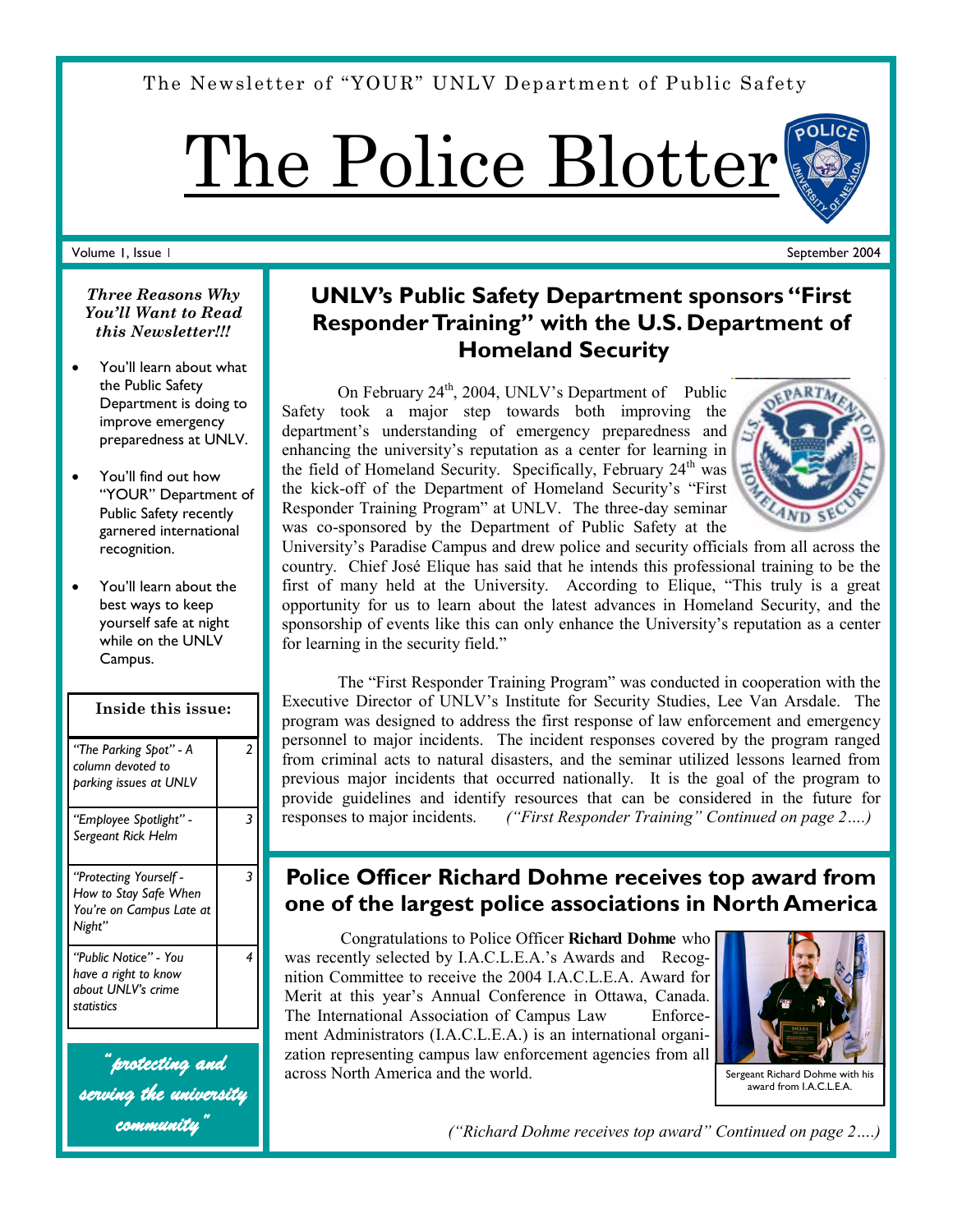#### PAGE 2 THE POLICE BLOTTER THE POLICE ACCEPTED AND MOLUME I, ISSUE I

#### *("First Responder Training" continued from page 1)*

All of the students who attended the seminar were law enforcement officers who came from all over the country to attend this unique learning opportunity. In fact, some of the students came from places as far away as New York and South Carolina. The program included discussions of the following topics:

- Past Responses to Major Incidents
- Response to an Active Shooter
- Workplace Violence/Safety Plan
- Media Relations
- Incident Command Systems/Emergency Operation Centers (E.O.C.)
- Critical Incident Response
- Weapons of Mass Destruction

### *("Richard Dohme receives top award" Continued on page 2….)*

The Award for Merit is an annual award which is presented to an employee of an I.A.C.L.E.A. affiliated institution's campus police department who each day displays professionalism and excellence in performing his or her duties or whose actions and attitude brings credit to the entire campus law enforcement community. After recommending Officer Dohme for this award, and learning that he received it, Chief José Elique stated that, "Officer Dohme should be proud, to be recognized as the winner of such a prestigious international award. Receiving this award from a prominent law enforcement

*"Officer Dohme should be proud, to be recognized as the winner of such a prestigious international award…. It is a tribute to the professionalism of UNLV's Public Safety Department Police Officers."*

organization like I.A.C.L.E.A. is something very few Police Officers ever have the opportunity to experience. It is both a credit to Officer Dohme's hard work and dedication and a tribute to the professionalism of UNLV's Public Safety Department Police Officers."

Officer Dohme received a commemorative gift from I.A.C.L.E.A. and payment for his travel expenses while attending the Annual Conference where he was recognized for his accomplishments. His photograph and the details of his award will be published in the July/August edition of the *Campus Law Enforcement Journal* and will be posted on I.A.C.L.E.A.'s web site @ http://www.iaclea.org.

# **"The Parking Spot" -Your place for questions & answers about parking issues or concerns on UNLV's Campus**

### **Q.) Can Parking Services help me if I'm stranded on campus because of my car's inoperability?**

A.) Most people don't know it, but UNLV's Parking Enforcement actually provides "Jump Start" and "Slim-Jim" services to motorists stranded on UNLV's Maryland Parkway Campus. These services are available to motorists Monday through Thursday from 7:00 a.m. to 7:00 p.m. and Friday from 7:00 a.m. to 5:00 p.m. throughout the year (excluding summer). During the summer Parking Services provides these services Monday through Friday from 7:00 a.m. to 5:00 p.m. If you need assistance with your vehicle please call the Parking Services Division at 895-1300.

#### **Q.) How can I get to my car late at night without worrying about my own personal safety?**

A.) Public Safety's Parking Enforcement Unit offers a late night shuttle service on UNLV's Maryland Parkway Campus to all students and employees of the University to help promote campus safety. The shuttle service takes people on pre-determined routes from various inner-campus shuttle stop locations to UNLV's parking lots. For further details please call the Parking Services Division at 895-1300.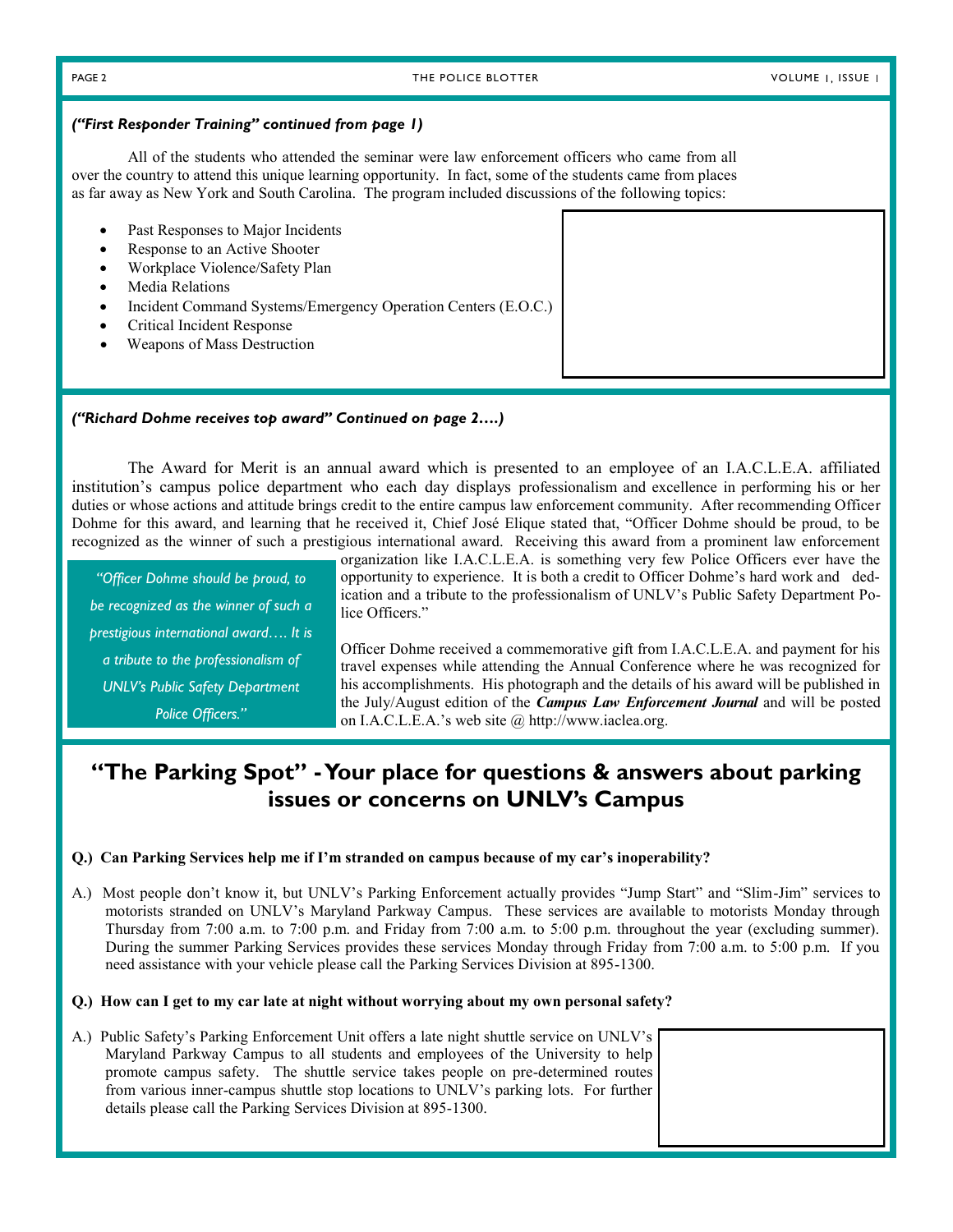# **Employee Spotlight: Sergeant Rick Helm (with UNLV Police since 1989)**

If there is one constant that most Las Vegans can assume about other Las Vegans, it is that none of them were born in Las Vegas! So it's pretty unusual when you get the chance to meet a native, and it's even more unusual when that native can tell

you what Las Vegas was like back before Las Vegas was a "big" city. Rick Helm is one of those natives. In fact, one of the more interesting stories of Rick's life is that Public Safety's current location on the Paradise Campus, across from the Thomas & Mack, used to be the elementary school of his childhood. Over the years, Paradise Elementary and Rick Helm moved on, but not too far. In the end, Paradise Elementary moved to the UNLV Campus and so did Rick.

Rick Helm is currently a Police Sergeant with the UNLV Department of Public Safety and, with the exception of some time spent traveling as part of the U.S. Army in Colorado, Texas and Korea, has lived his entire life in the Las Vegas Valley. Sergeant Helm was raised by his father, a mechanic with the Ford Motor Company, and by his mother, a PBX supervisor at the Tropicana Hotel. Rick is the youngest of three siblings, all of whom have had careers in law enforcement. His brother is a retired Sergeant with Las Vegas Metro, and his sister is a Correction's Officer with the State of Texas.



Sergeant Rick Helm, Evening Patrol Supervisor

*("Employee Spotlight" Continued on page 4….)*

# **Protecting Yourself: How to Stay Safe When You're on Campus Late at Night**

You're working late through the night, and your co-workers have left the campus for the day. You've finally finished your work, and now its time for you to walk to your car. For many people this scenario

is not the kind of situation they want to find themselves in. The imagination runs wild with the possibilities of stalkers, robbers or "worse" lurking in the darkness. The reality is that in most cases, particularly here on campus, these dangers are really nothing more than a figment of the imagination.

However, even in a reasonably safe place like UNLV, criminal activity can and does occur. That's why the Department of Public Safety provides law enforcement services on campus, which are meant to assure the public's security. For example, Public Safety offers a late night shuttle service to all students and employees of the university.

The primary goal of the campus shuttle service has always been to provide members of the campus community with an additional sense of security and safety at night. The shuttle service takes people on pre

-determined routes from various inner-campus shuttle stop locations to UNLV's parking lots. Anyone interested in infor-

mation regarding shuttle stop locations, shuttle routes and hours of operation can call Parking Services at 895-1300.

Shuttle services are not the only option available on campus to employees and students late at night. Public Safety's student security program provides escort services for individuals to any campus area during the evening hours. The service is based on availability, and anyone interested in using the service should call 895-1845 (during the day) or 895-3668 (during the evening) for further details.

For those members of the campus community who are unable to easily access any of these services it is important to know that anyone can personally take steps to protect themselves on campus and virtually anywhere else.

*("Campus Safety Late at Night" Continued on page 4….)*



*The UNLV Lied Library is a popular late -night locale for both students and faculty who need to study or conduct research after a long day of classes.*

*"...even in a reasonably safe place like UNLV, criminal activity can and does occur. That's why the Department of Public Safety provides law enforcement services on campus, which are meant to assure the public's security."*